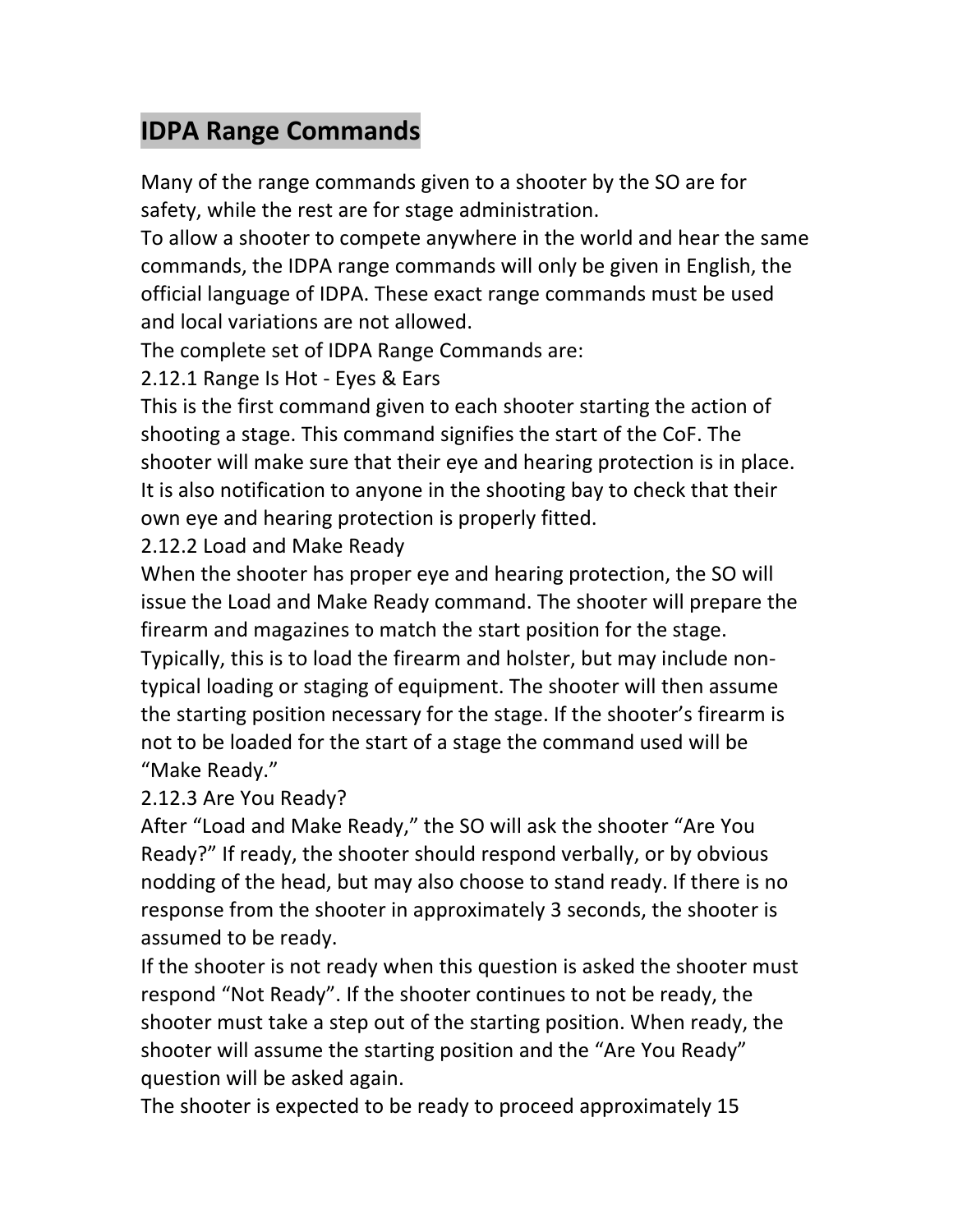seconds after the "Load And Make Ready" command. If the shooter is ill prepared and needs more than fifteen seconds to get ready, the shooter will be advised that he/she is being given approximately 15 seconds more to prepare. If the shooter is still not ready after that period, he/she will receive a Procedural Error penalty and will be moved down in the shooting order.

### 2.12.4 Standby

This command is given after the shooter is ready. This command will be followed by the start signal within 1-4 seconds. The shooter may not move or change positions between the "Standby" command and the start signal, unless required to do so by the CoF.

### 2.12.5 Finger

This command is given when the shooter's finger is not obviously and visibly outside the trigger guard when it should be, as noted above.

#### 2.12.6 Muzzle

This command is given when the muzzle of the shooter's firearm is pointed near a muzzle safe point. The shooter must correct the errant muzzle and continue with the stage. See muzzle safe points above.

## 2.12.7 Stop

This command is given when something unsafe has happened or is about to happen during a stage, or when something in the stage is not correct. The shooter must immediately stop all movement, place the trigger finger obviously and visibly outside the trigger guard, and await further instruction. Failure to immediately stop and remove the trigger finger from within the trigger guard will result in Disqualification from the match. 

#### 2.12.8 If Finished, Unload and Show Clear

This command will be issued when the shooter has apparently finished shooting the stage. If the shooter is finished, all ammunition will be removed from the firearm and a clear chamber/cylinder will be shown to the SO. If the shooter is not finished, the shooter should finish the stage and the command will be repeated.

2.12.9 If Clear, Slide Forward or Close Cylinder

Once the SO has inspected the chamber/cylinder and found it to be clear, this command will be issued and the shooter will comply.

2.12.10 Pull the Trigger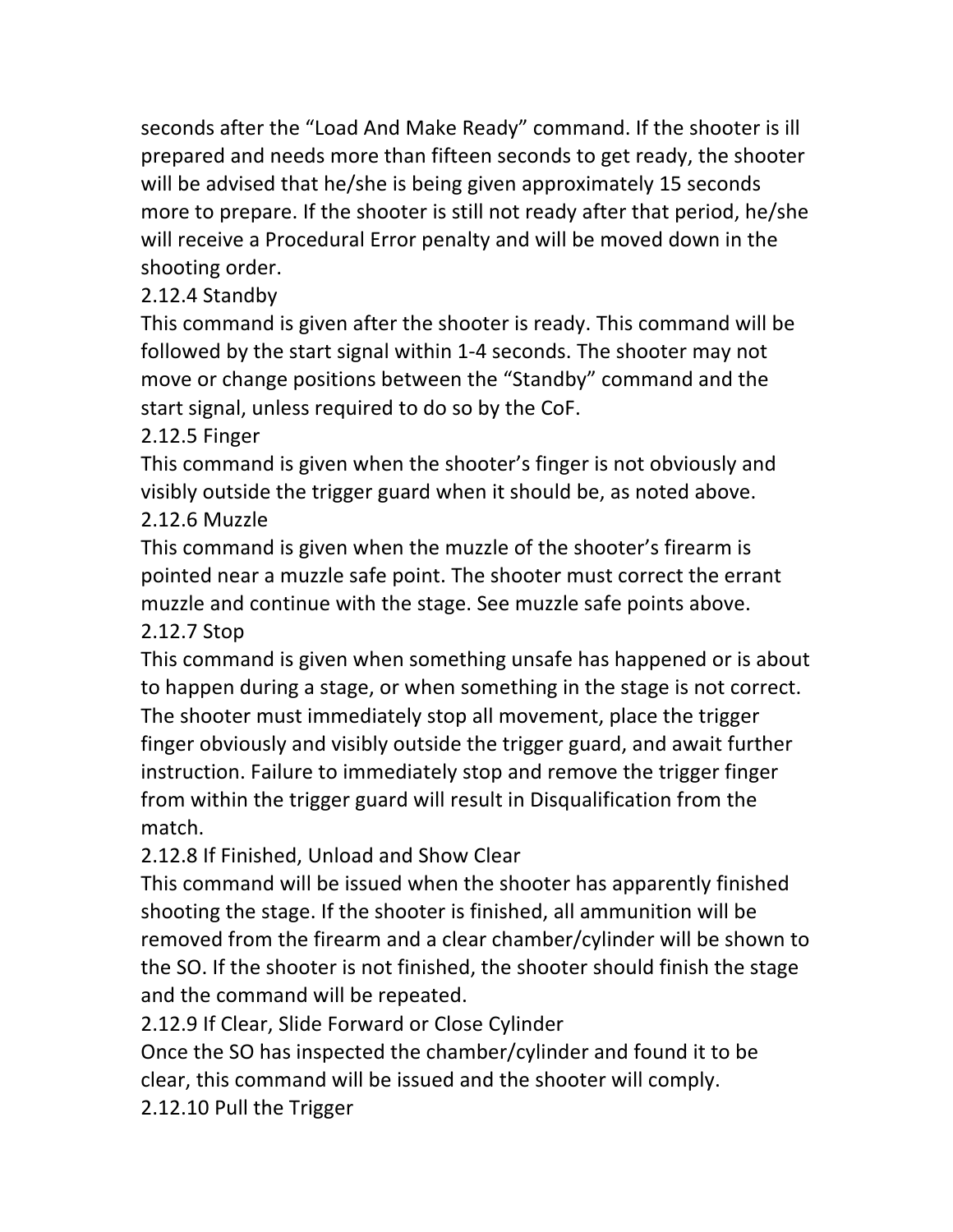The shooter will point the firearm at a safe berm and pull the trigger to further verify that the chamber is clear. If the firearm fires, the shooter will be disqualified from the match. This requirement also applies to firearms with a de-cocker or magazine disconnect. For firearms with a magazine disconnect, an empty magazine, or dummy magazine must be inserted before the trigger is pulled, and then removed again. This command is not needed for revolvers.

2.12.11 Holster

The shooter will safely holster the firearm.

2.12.12 Range is Clear

This command indicates to everyone within the stage boundaries that the range is clear. This command ends the CoF and begins the scoring and resetting of the stage.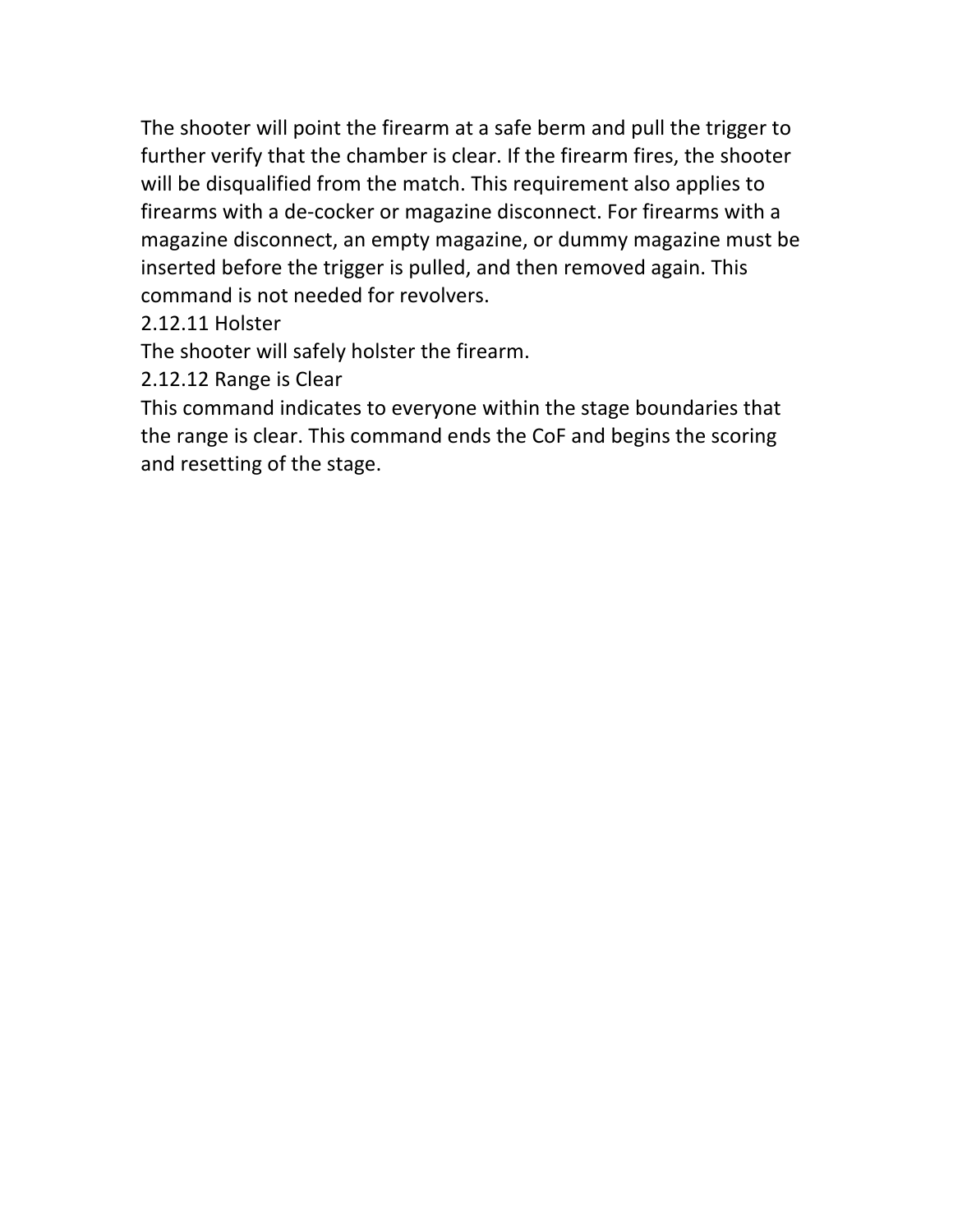#### $IIRPSA$   $R$  ange  $C$ ommande USPSA Range Commands

#### 8.3 Range Communication

The approved range commands and their sequence are as follows:

8.3.1 "**Make Ready**" – This command signifies the start of "the Course of Fire". Under the direct supervision of the Range Officer the competitor must face downrange, or in a safe direction as specified by the Range Officer, fit eye and hearing protection, and prepare the firearm in accordance with the written stage briefing. The competitor must then assume the specified start position. The Range Officer will not proceed with any further range commands until the competitor is still and is in the correct start position.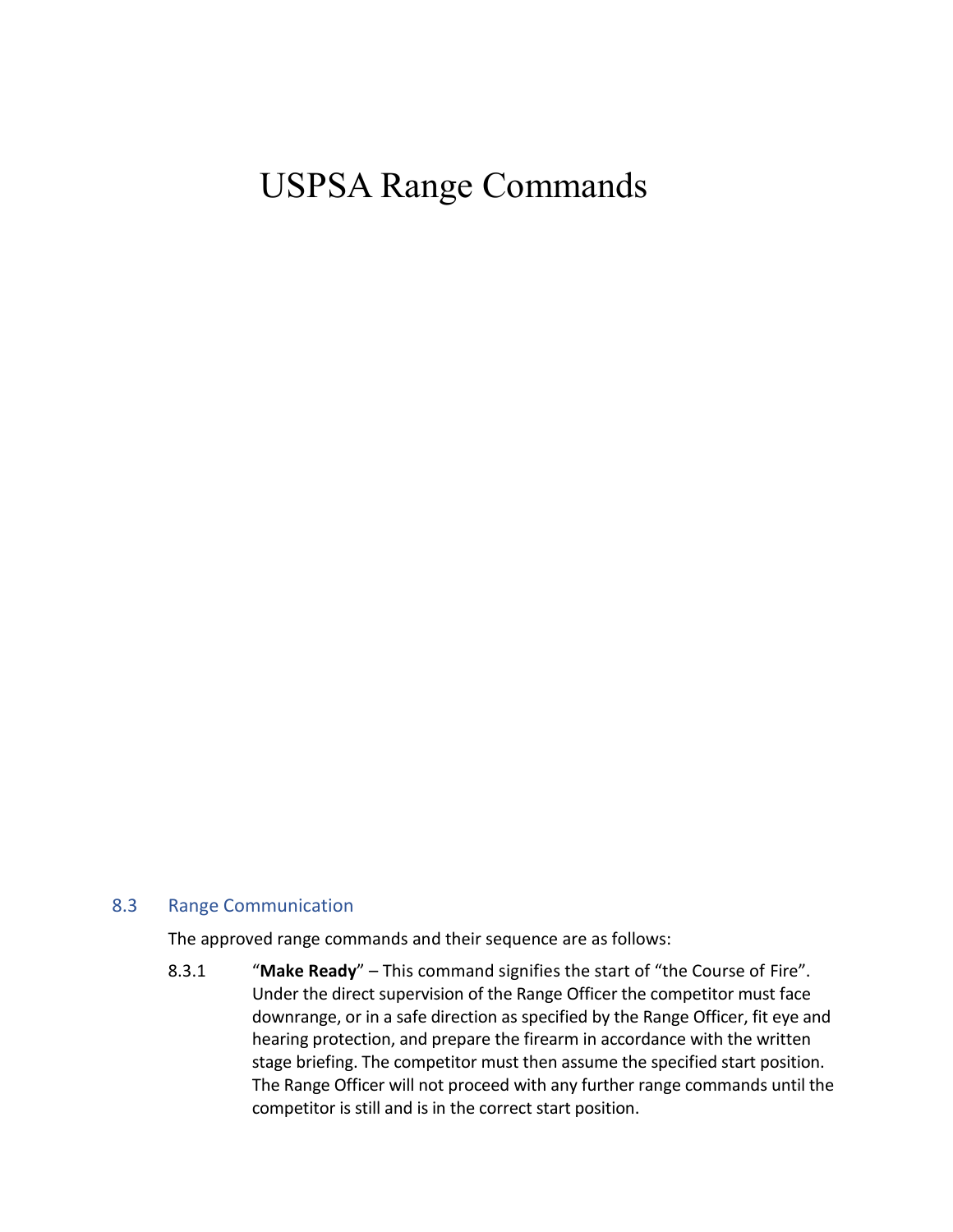- 8.3.1.1 Once the "Make Ready" command has been given, the competitor must not move away from the start location prior to issuance of the "Start Signal" without the prior approval, and under the direct supervision, of the Range Officer.
- 8.3.2 "**Are You Ready?**" The lack of any negative response from the competitor indicates that he fully understands the requirements of the course of fire and is ready to proceed. If the competitor is not ready at the "Are You Ready?" command, he must indicate to the Range Officer that he is not ready.
- 8.3.3 "**Standby**" This command should be followed by the start signal within 1 to 4 seconds.
- 8.3.4 "**Start Signal**" The signal for the competitor to begin their attempt at the course of fire. If a competitor fails to react to a start signal, for any reason, the Range Officer will confirm that the competitor is ready to attempt the course of fire and will resume the range commands from "Are You Ready?".
	- 8.3.4.1 In the event that a competitor begins his attempt at the course of fire prematurely ("false start" prior to the issuance of the start signal) the Range Officer will, as soon as possible, stop and restart the competitor once the course of fire has been restored.
- 8.3.5 "**Stop**" Any Range Officer assigned to a stage may issue this command at any time during the course of fire. The competitor must immediately cease firing, stop moving and wait for further instructions from the Range Officer.
- 8.3.6 "**If You Are Finished, Unload And Show Clear**" or "**Unload and Show Clear**" If the competitor has finished shooting, he must lower his firearm and present it for inspection by the Range Officer with the muzzle pointed downrange, magazine removed, slide/bolt locked or held open, and chamber empty. Revolvers must be presented with the cylinder swung out and empty. seconds.<br>
"Start Signal" – The signal for the competitor to begin their attempton and the same of fire. If a competitor fails to react to a start signal, for any the Range Officer will confirm that the competitor is ready

If a competitor has been stopped by the Range Officer, they will be given "Unload and show clear" as the command.

- 8.3.6.1 When conducting Standard Exercises, Range Officials may issue other interim commands on completion of the first string, in order to prepare the competitor for the second and subsequent strings. (e.g. "Reload if required"). This option may also be applied when two or more courses of fire share a common shooting bay or area.
- 8.3.7 "**If Clear, Hammer Down, Holster**" (self-loaders) or "**If Clear, Cylinder Closed, Holster**" (revolvers) or **"If Clear, Hammer Down, Flag"** (PCC) – After issuance of this command, the competitor is prohibited from firing (see Rule 10.4.3). While continuing to point the firearm safely downrange, the competitor must perform a final safety check of the firearm as follows:
	- 8.3.7.1 Self-loaders/PCC release the slide/bolt and pull the trigger (without touching the hammer or decocker, if any).